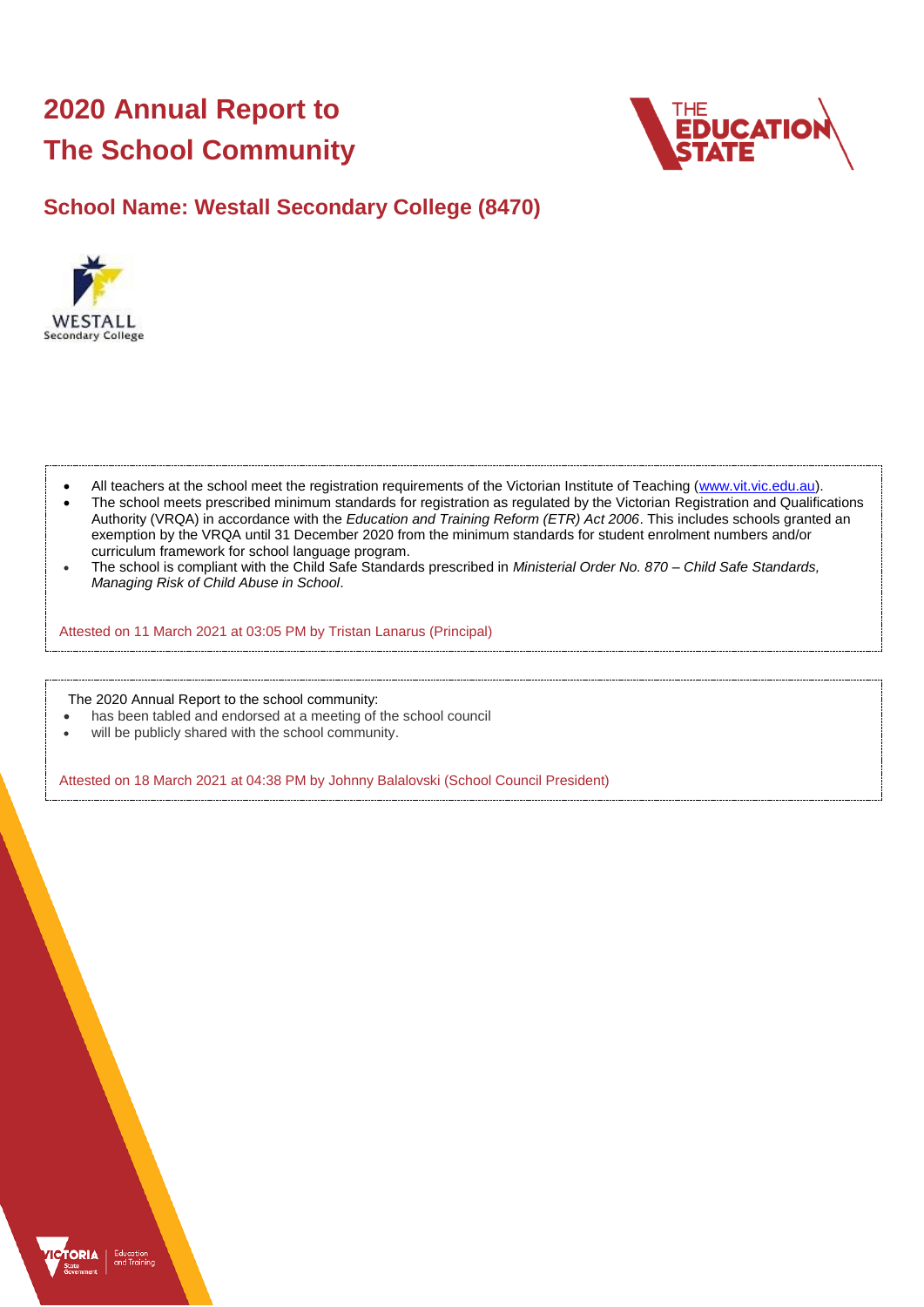

# How to read the Annual Report

## What's changed in 2020?

### **Improved appearance**

The appearance of the Performance Summary has been updated to more clearly represent information and to assist interpretation and comparison of individual school's data with state averages and similar school groups.

### **School performance data**

The Victorian community's experience of COVID-19, including remote and flexible learning, had a significant impact on normal school operations. This impacted the conduct of assessments and surveys. Readers should be aware of this when interpreting the Performance Summary.

For example, in 2020 school-based surveys ran under changed circumstances, and NAPLAN was not conducted. Absence and attendance data may have been influenced by local processes and procedures adopted in response to remote and flexible learning.

Schools should keep this in mind when using this data for planning and evaluation purposes. Those schools who participated in the Student Attitudes to School survey in 2020 should also refer to the advice provided regarding the consistency of their data.

## What does the *'About Our School'* section refer to?

The About Our School section provides a brief background on the school, an outline of the school's performance over the year and future directions.

The 'School Context' describes the school's vision, values and purpose. Details include the school's geographic location, size and structure, social characteristics, enrolment characteristics and special programs.

The 'Framework for Improving Student Outcomes (FISO)' section includes the improvement initiatives the school has selected and the progress they have made towards achieving them.

## What does the *'Performance Summary'* section of this report refer to?

The Performance Summary includes the following:

#### **School Profile**

- student enrolment information
- the school's 'Student Family Occupation and Education' category
- a summary of parent responses in the Parent Opinion Survey, shown against the statewide average for Secondary schools
- school staff responses in the area of School Climate in the School Staff Survey, shown against the statewide average for Secondary schools

#### **Achievement**

- English and Mathematics for Teacher Judgements against the curriculum
- English and Mathematics for National Literacy and Numeracy tests (NAPLAN). *Note: NAPLAN tests were not conducted in 2020*
- all subjects for Victorian Certificate of Education (VCE) examinations

#### **Engagement**

Student attendance and engagement at school, including:

- how many Year 7 students remain at the school through to Year 10
- how many exiting students go on to further studies or full-time work

#### **Wellbeing**

Student responses to two areas in the Student Attitudes to School Survey:

- Sense of Connectedness
- Management of Bullying

Results are displayed for the latest year and the average of the last four years (where available).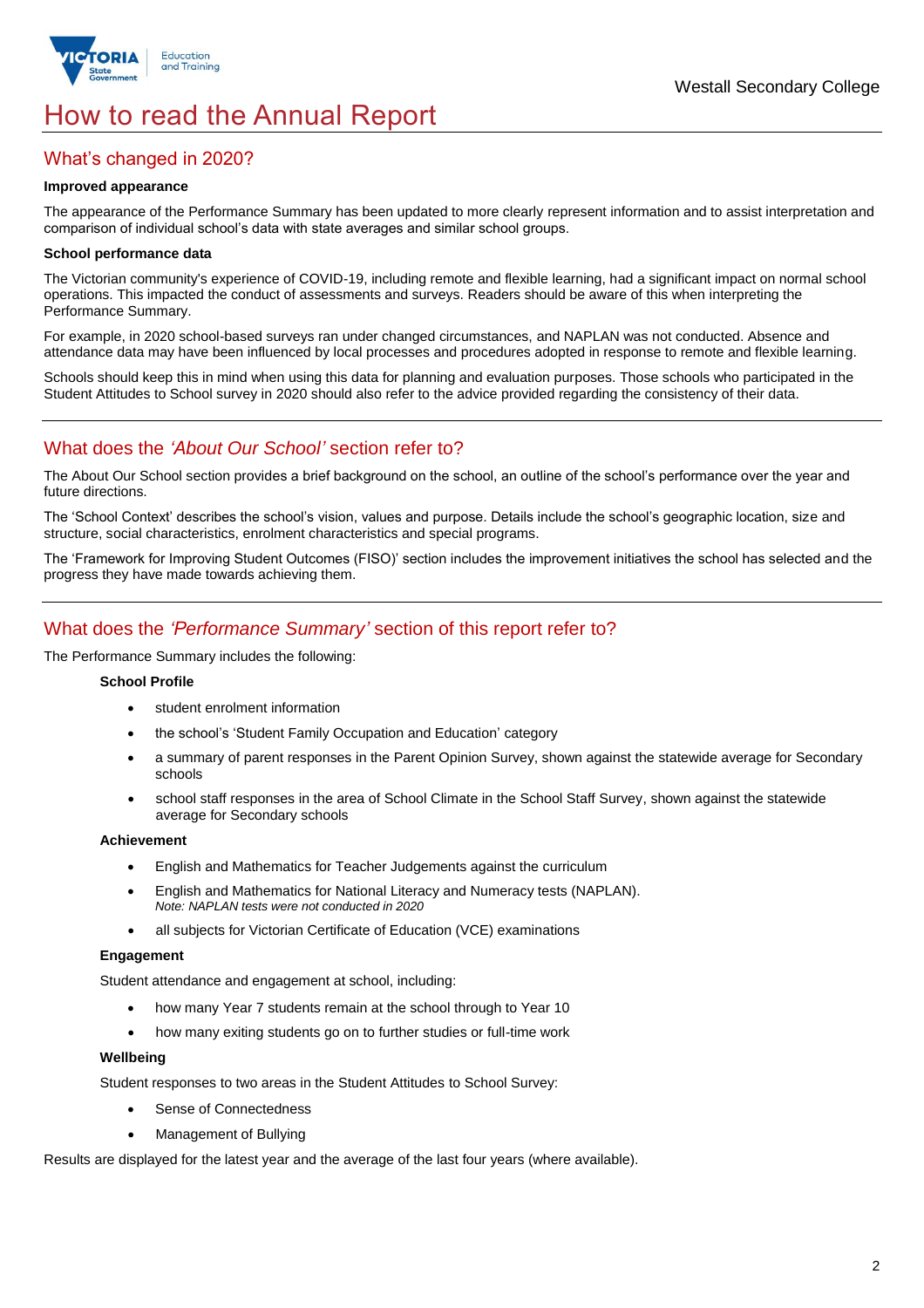

# How to read the Annual Report (continued)

### What do *'Similar Schools'* refer to?

Similar Schools are a group of Victorian government schools with similar characteristics to the school.

This grouping of schools has been created by comparing each school's socio-economic background of students, the number of non-English speaking students and the school's size and location.

## What does *'NDP'* or '*NDA*' mean?

'NDP' refers to no data being published for privacy reasons or where there are insufficient underlying data. For example, very low numbers of participants or characteristics that may lead to identification will result in an 'NDP' label. For the 2020 Student Attitudes to School survey, specifically, the similar school group averages are replaced by 'NDP' where less than 50% of schools in a given similar school group did not participate in the 2020 survey.

'NDA' refers to no data being available. Some schools have no data for particular measures due to low enrolments. There may be no students enrolled in some year levels, so school comparisons are not possible.

Note that new schools only have the latest year of data and no comparative data from previous years. The Department also recognises unique circumstances in Specialist, Select Entry, English Language, Community Schools and schools that changed school type recently, where school-to-school comparisons are not appropriate.

# What is the *'Victorian Curriculum'*?

The Victorian Curriculum F–10 sets out what every student should learn during his or her first eleven years of schooling. The curriculum is the common set of knowledge and skills required by students for life-long learning, social development and active and informed citizenship.

The Victorian Curriculum is assessed through teacher judgements of student achievement based on classroom learning.

The curriculum has been developed to ensure that school subjects and their achievement standards enable continuous learning for all students, including students with disabilities.

The 'Towards Foundation Level Victorian Curriculum' is integrated directly into the curriculum and is referred to as 'Levels A to D'.

'Levels A to D' may be used for students with a disability or students who may have additional learning needs. These levels are not associated with any set age or year level that links chronological age to cognitive progress (i.e. there is no age expected standard of achievement for 'Levels A to D').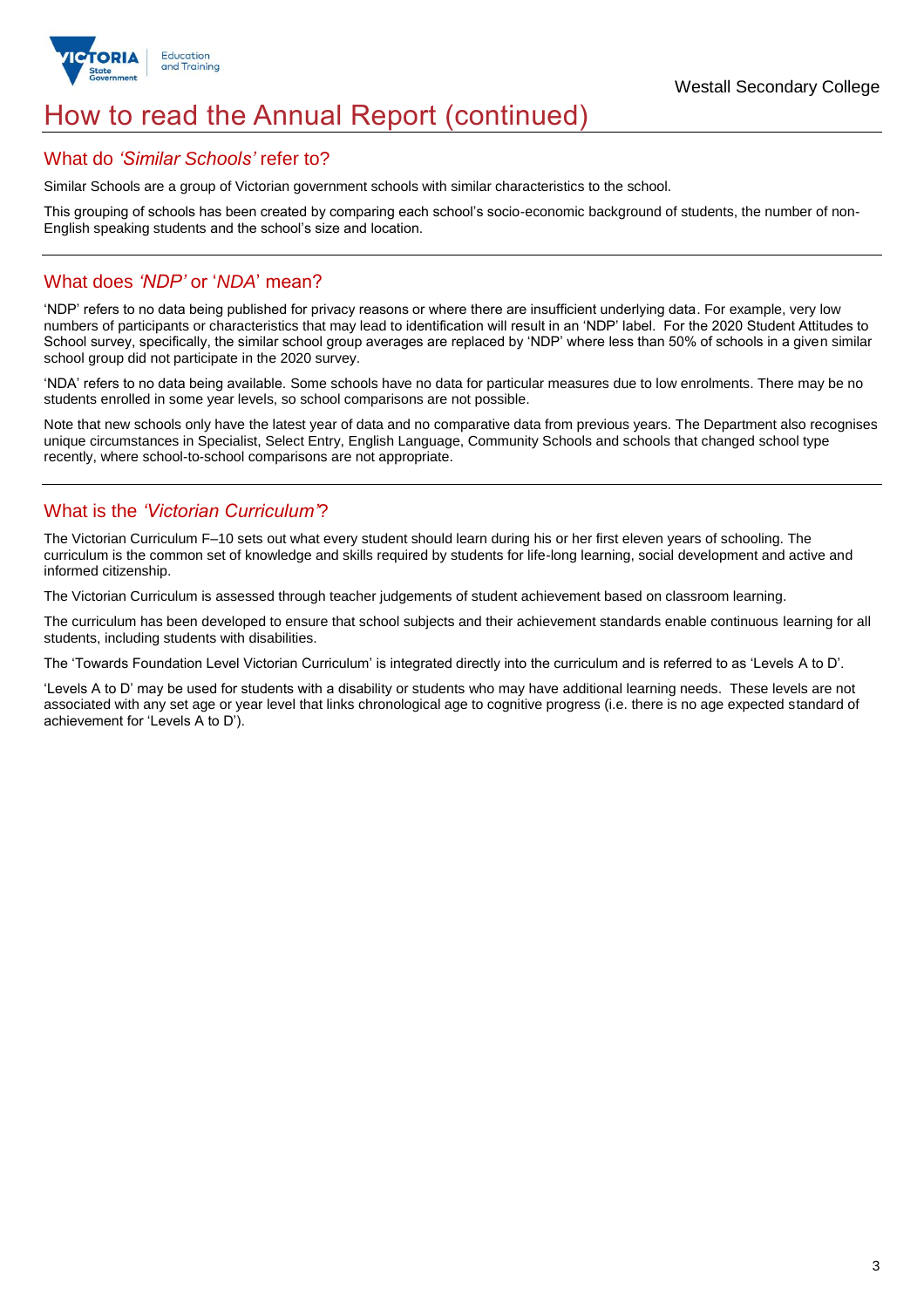

# **About Our School**

### **School context**

Westall Secondary College is a co-educational secondary college located in Clayton South, 25 kilometres south-east of Melbourne CBD. Our vision at Westall Secondary College is a personalised learning model for every student. This is achieved via the protocols and programs we have in place to ensure the needs and wants of all students are met.

More specifically, in terms of student need, a focus on students being challenged in the areas of English, Mathematics, Science and the Humanities (Global Literacy) at their learning level, rather than simply based on their age and year level. This is complemented by an extensive elective program that students can choose from beginning in Year 7.

The values of our College are based around CARE. Care for self, care for others, care for our learning and care for our environment.

In 2020, the school's enrolment was 613 students, divided into three sub-schools: a junior school, comprising classes across Years 7 and 8; a middle school, comprising classes across Years 9 and 10; and a senior school comprising classes across Years 11 and 12. . The College's SFOE is rated as high. The staffing profile is made up of 1 principal, 2 assistant principals, 4 leading teachers, 3 learning specialists, 55 teachers (52.2 EFT), 25 education support staff (17.5 EFT), and a business manager. We have no locally employed staff of Aboriginal or Torres Straight background but we work closely with our DET KESO and pride ourselves on our multicultural and inclusive culture. We have established an Aboriginal gathering place within the school that acts as an outdoor classroom and meeting place and that has been celebrated across DET.

in 2020 we continued to have a significant International Student Program. We had 103 International Fee Paying students enrolled at Westall SC. Whilst there were no further new arrivals during 2020 due to COVID, we were able to enrol students stranded in Vietnam and China whom would otherwise have commenced at Westall in an online intensive English program via our Westall English Language Centre (WELC). Many of the usual International Student Programs such as Excursions, special lunches and dinners and homework clubs either did not run or were drastically reduced in 2020 due to COVID. However, extensive wellbeing supports and online lessons for International and all Westall students allowed our learning programs and support structures to continue being available.

### **Framework for Improving Student Outcomes (FISO)**

In 2020, the College's AIP focused on implementation of Key Improvement Strategies (KIS) related to the FISO dimensions of Building Practice Excellence, Health and Wellbeing and Strategic Resource Management. This included:

• implementation of the Westall Institute of Teaching (WIT) online Professional Learning Program

• a focus on embedding wellbeing programs across the school for staff and students including staff professional learning in wellbeing

• the establishment and commencement of the Westall English Language Centre (WELC) Prep/Foundation - Grade 6 class

Building Practice Excellence through our WIT program was without doubt the biggest focus and success in 2020. We appointed a WIT Learning Specialist who spent 2019 developing a 12 month online training program that all staff would work through via small groups in 2020 on a weekly basis. The Canvas Learning Platform was used for the WIT which is the same platform used for teacher professional learning by DET and Bastow. The program was broken down into a series of modules covering the school instructional model (EDI), Assessment and Reporting, Westall Way Classroom environment protocols, ICT and Remote Learning supports and DET Protocols such as FISO and the Victorian Teaching and Learning Model (VTLM). As the program was completely online, the weekly learning sessions in small groups continued throughout the year remotely via Canvas and Microsoft Teams. These weekly sessions served the intended function around professional learning and collaboration for staff but in the COVID year, these weekly sessions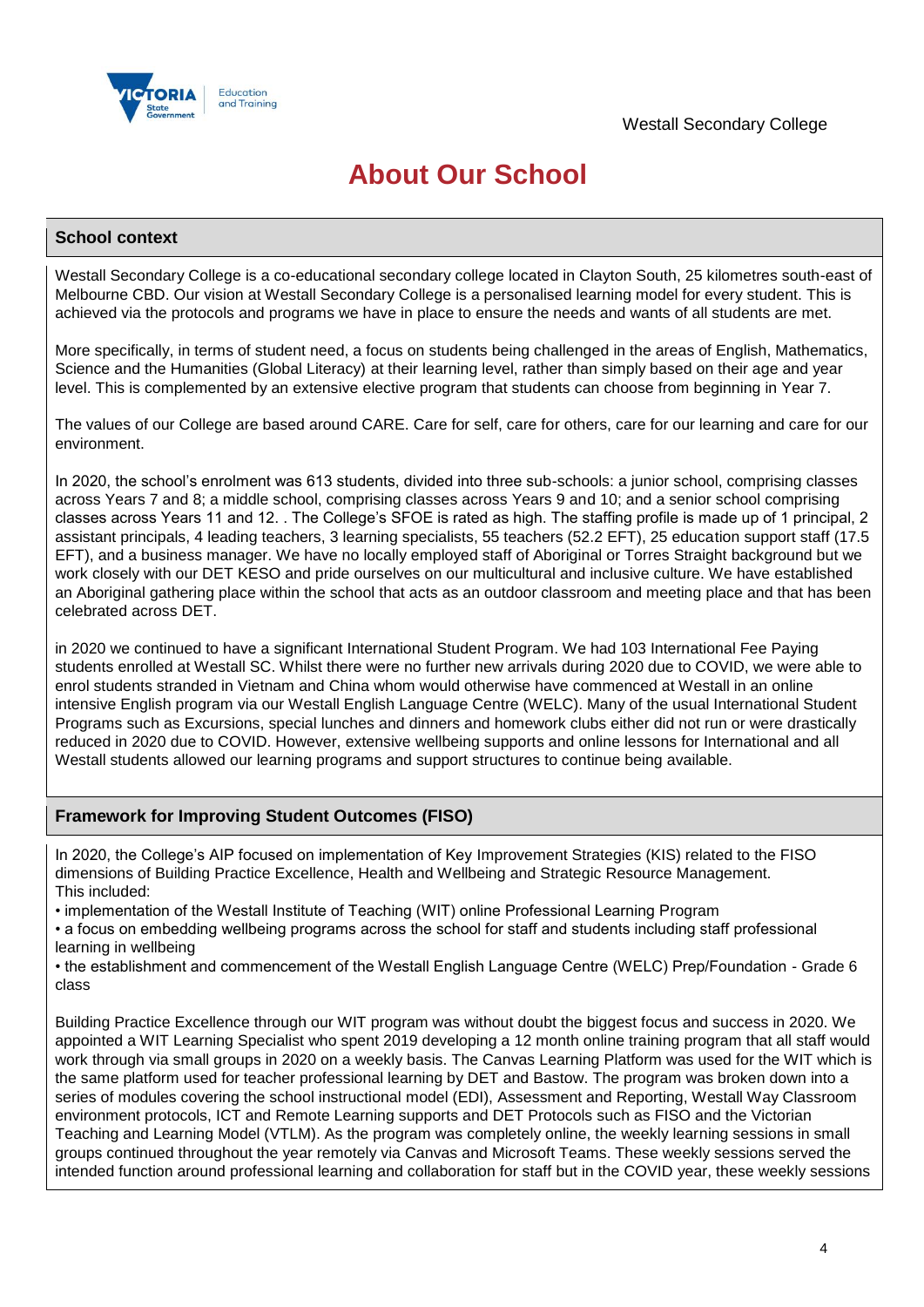

also served as a wellbeing check in and connection for staff. The learning modules all staff worked through are the KIS' in our 4 year Strategic Plan. We look forward to improved outcomes for all staff and students over the next 2 years in the classroom as a result of this investment and upskilling for all staff.

The FISO dimension around Health and Wellbeing was another focus for us in 2020. Again, with the impact of COVID, this focus area took on even greater significance in 2020. Each term as originally planned, our staff undertook 2 webinars in Week 5 of each term, with a wellbeing professional learning focus delivered by DET SSSO (School Student Support Officers) staff. Along with these staff professional learning sessions, we ramped up and developed improved and new wellbeing supports and programs in 2020. Many of these were online sessions offered by our wellbeing team for students. We also had extensive wellbeing follow up within each sub school and year level. Student attendance was a real priority during remote learning and students were required to log in to their usual 4 lessons each day via Microsoft Teams at 9am, 10.15am, 11.55am and 2pm. Rolls were marked and absent students were followed up by classroom teachers, year level leaders, sub school support staff and wellbeing staff. Our Student attendance remained over 90% across the school in 2020 and whilst the normal Student Attitude to School Survey was not completed in 2020, data gathered at a school level indicated that most students remained engaged and connected throughout remote learning. Those students that did struggle were able to access and be supported with extensive interventions and wellbeing supports for which we are proud.

In regards to Strategic Resource Management, in 2020 this focus area related to the establishment of the new Westall English Language Centre (WELC) primary school class. Throughout 2019 we worked with DET and the VRQA to extend our WELC registration to include primary school aged children. By the end of 2019 we were successful in extending this registration with the VRQA and we commenced our new WELC primary school class in 2020. This allowed eligible students at Westall Primary School to have access to an intensive 6 month English Language course before working in their "regular" grade level classes. We employed a new teacher to teach this class and worked closely with Westall Primary School to ensure these students were supported and that the class met the needs and learning outcomes desired. This was a fantastic success in 2020 and students involved in WELC classes again showed excelled learning gain.

### **Achievement**

In 2020, the school continued work on its strategic plan goal of maximising student learning and growth in Literacy and Numeracy for each student.

Students in Years 7 through to 10 continue to improve in both literacy and numeracy. With no NAPLAN results in 2020 due to COVID, schools have relied on teacher judgements of student learning against the Victorian Curriculum. It was pleasing to see in 2020 Student Performance in English was rated at 79.8% at or above the expected levels with similar schools average rated an average of 67% of students performing at or above the expected level. For Maths, our students rated 59.6% working at or above the expected level with Similar schools rated 55.1% This is a proud result for Westall SC and places our performance above similar schools. In 2020 we were able to quickly adapt to remote and flexible learning and minimize disruption. All 4 normal timetabled lessons ran each day via

Microsoft Teams and our excellent teachers, focused students and strong instructional model all supported these excellent student learning results.

Westall also achieved pleasing results in the Senior School. VCE scores were a 26.9 median compared to similar schools at 26.8. VCE completion rate was 100%, VCAL completion 80% and VET completion 77%.

Students supported through the Program for Students with a Disability all showed satisfactory progress in achieving their individual goals as identified in their Individual Education Plans. We had less than 10 students in the PSD program.

In 2021 we look forward to the opportunity to again measure our student learning against NAPLAN. This important data set will allow us to revisit and measure against specific data sets and targets within our 4 year Strategic Plan. We have a focus in our strategic plan on lifting these results further through a range of measures and continued interventions such as the DET Tutor Program in 2021. Membership of the DET PLC program in 2021, a strong inquiry cycle, the effective use of data and continued expert implementation of our Instructional Model should see continued stong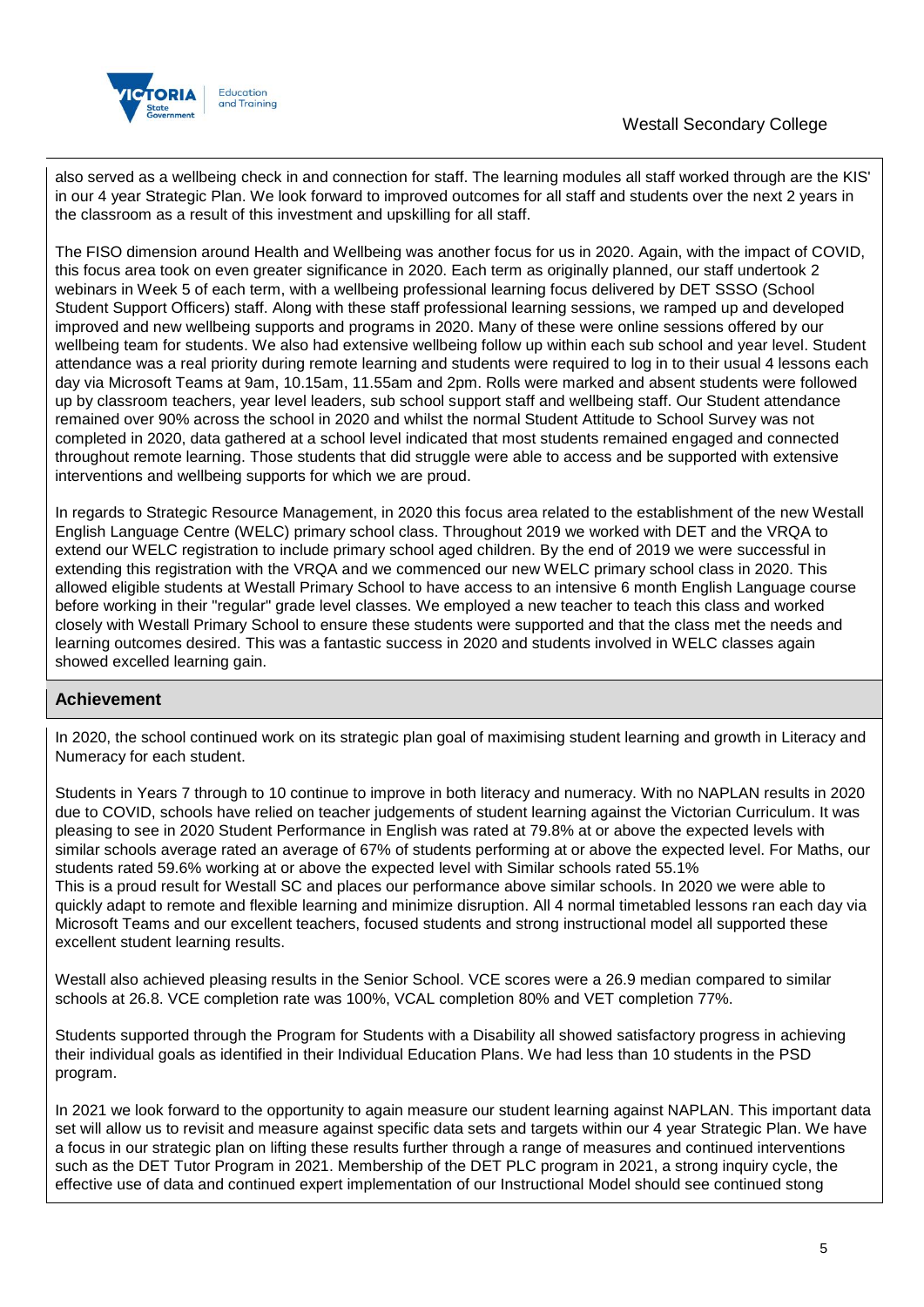

student learning gains.

Improving our number of students in the top two bands of NAPLAN outcomes will be a focus moving forward via initiatives such as our "Aim High" program.

We also completed our 2nd year of participation in the DET MYLNS initiative to lift literacy and numeracy outcomes for Year 10 and 11 students below National Minimum Standard in 2020 and this will continue in 2021 at Years 8 and 10.

## **Engagement**

Westall Secondary College students are engaged and connected to their school and we are proud of the programs which support students in building resilience, persistence, engagement and social capacity.

The work in this area is ongoing, intentional and, in 2020 included programs such as School Leaders Program, HeadStart / Transition Programs along with student mentor partnerships. A range of opportunities for student voice and development of student agency continued to be nurtured along with a review of student leadership across the school. Students were also authentically engaged as stakeholders via Student Leadership Council (SLC), Sub School Captains and membership of School Council.

In 2020, Westall Secondary College continued to work with families to ensure students were at school/remotely logged in to lessons and learning. The College continued to send SMS messages to parents, requesting them to notify the school of any absences and made phone calls after extended periods of absences. The Sub School leaders work closely with the wellbeing team to support chronic absences and return to school processes.

The school has established a comprehensive marketing strategy to build enrolment numbers and improve the perception and reputation of Westall SC in the local and broader community. We have had significant success in this space. Total school numbers have risen from 410 in 2015 to 613 in 2020. Numbers should grow significantly further in coming years with plans for a complete rebuild and redevelopment.

The school has been successful in continuing to offer a relatively broad range of programs including both streams of senior certification along with onsite VET programs.

The English Language Centre operates with rolling enrolments, a standard timeline for students being 6 months in the program. This means throughout the year there are a number of students transitioning into the "mainstream" program and ensuring they are supported and engaged is critical. A range of partnerships exists between the school and broader community and this has been a real focus at Westall to have a presence with community organizations. The new Westall Community Hub opened is one example.

A number of careers based programs continue to be offered, supported through partnerships with tertiary education providers. There has been an increase in applications and acceptance into courses offered by these providers.

It was pleasing to see again in 2020, strong Parent and Staff Opinion data during the COVID situation. Parent satisfaction at Westall was 82% with the State Average 74.2%. Staff opinion data showed 65% endorsement with the State Average at 61% endorsement.

Every year we also receive excellent data via student attitudes to school surveys. In 2020 these surveys were not completed by students at Westall but we do look forward to collecting this data again in 2021. The 4 year average shows 64.1% Student Endorsement at Westall compared to the State Mean of 55.3%When we look at attendance data in 2020 this was strong with 91% average attendance across Years 7-12 which is above the State Mean. Other engagement measures include retention which is one area we were below State Mean, 67.1% retention compared to the State Mean of 72.5%. Very pleasing though was our exit and destination data in 2020. 93.3% positive exits and destinations compared to the State Average of 88.6%.

Given the challenges of 2020 and the continued strong outcomes at Westall against various engagement measures, the year was again a successful one for our students. The Care values and range of programs we have in place along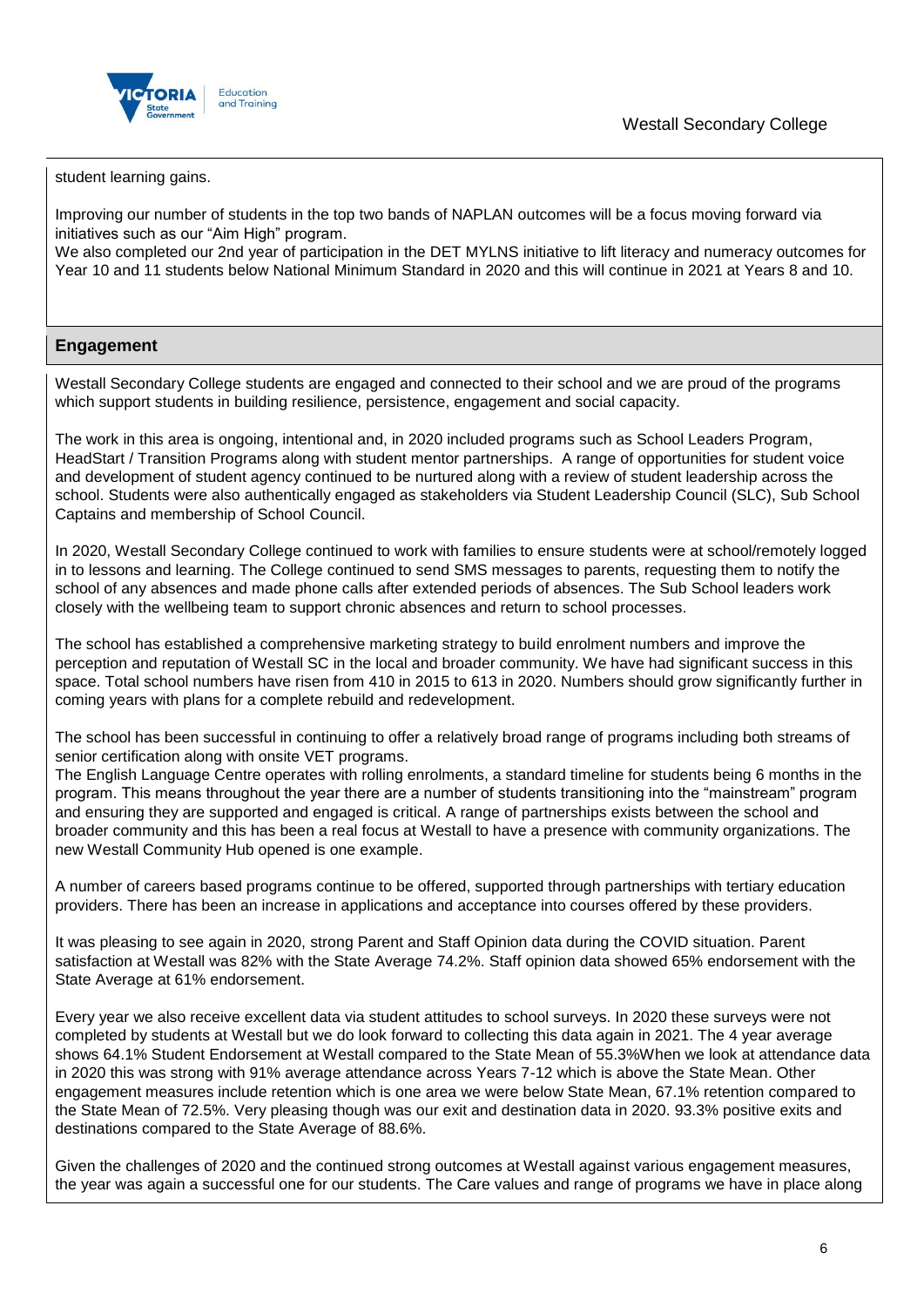



with our well established sub school model ensure the vast majority of our students attend school every day, are engaged in their learning and achieve positive outcomes.

## **Wellbeing**

Student wellbeing continues to be arguably our most important focus. If students are feeling safe and happy, learning can flourish. In 2020, the school continued to promote a positive learning environment for all students through the Westall Way, School Wide Positive Behaviour Support (SWPBS) protocols and continued to employ a fulltime Wellbeing Leader supported by a Health Nurse, Mental Health Practitioner and Counselling Placement Staff..

The FISO dimension for Health and Wellbeing was a key reference for our Wellbeing focus in 2020 which included significant professional learning for all Westall Staff delivered by DET wellbeing SSSO team members and a significant increase in proactive wellbeing supports and interventions for students. With the COVID situation and remote learning, this became even more important and it was pleasing to see staff upskilled and engaged students which in turn meant we had mostly healthy, happy kids that were learning and engaged.

Student Endorsement for school was 64.1% compared to the State average of 55.3%. With Student feedback on the management of bullying, 66.2% was positive compared to the State Mean of 57.9%

Westall SC has a culture that is values based and strives for the best outcomes for all its students. Westall has created an environment that is safe, secure and has excellence in learning at the forefront of all actions. Westall SC boasts outstanding staff/student positive relationships. This is evident in above state average attitudes to school data (no 2020 scores but 4 year average).

These outstanding results are a reflection of the commitment of staff, students and families in the various curricular and extra- curricular programs offered. These include, but are not limited to:

Differentiated Curriculum (Aim High Program, I Create Program, Literacy Intervention, EAL, VCE, VCAL and VET), Engagement and Wellbeing Programs (Student Leadership, Homework Club, Breakfast Club, Health Expo Day, Mental Health Week and Student Support Services programs, strengthened by the school investing in a School Nurse, DET Mental Health Practitioner and Full time Student Wellbeing role). A powerful House Program (Swimming, Cross Country and Athletics Carnivals and Inter-House Challenges) A strong Interschool sports program (Outstanding results in Volleyball, Touch Football, Rugby League and Rugby Union)

The school also boasts an outstanding Music Program (Instrumental and Singing Programs) and committed and effective community partnerships (eg. Monash University and Kingston Youth Services). Students participate in targeted proactive and preventative activities that aim to inform and instill positive social and resilience skills for lifelong learning.

Westall continues to implement a Student Leadership Program, which encompasses several teams. These teams have role descriptions and diligent expectations of membership and responsibilities. They focus on increasing student involvement in decision making which aims to create a shared vision and approach to learning. Student Voice and Agency is a focus across the school and we presented to other schools at a network level about our unique I Create program.

### **Financial performance and position**

The school retains a strong financial position but has significantly increased spending toward resources, programs and facilities across the school. Equity funding was spent on Literacy and EAL coaching, classroom support staff in literacy and numeracy and smaller class sizes in the EAL and Literacy intervention areas. The ongoing surplus/funds available are tagged against annual increases in teaching and learning support and longer term facility upgrades not funded through SRP/future site redevelopment. An example of this is the new outdoor roofing structure, seating and lighting for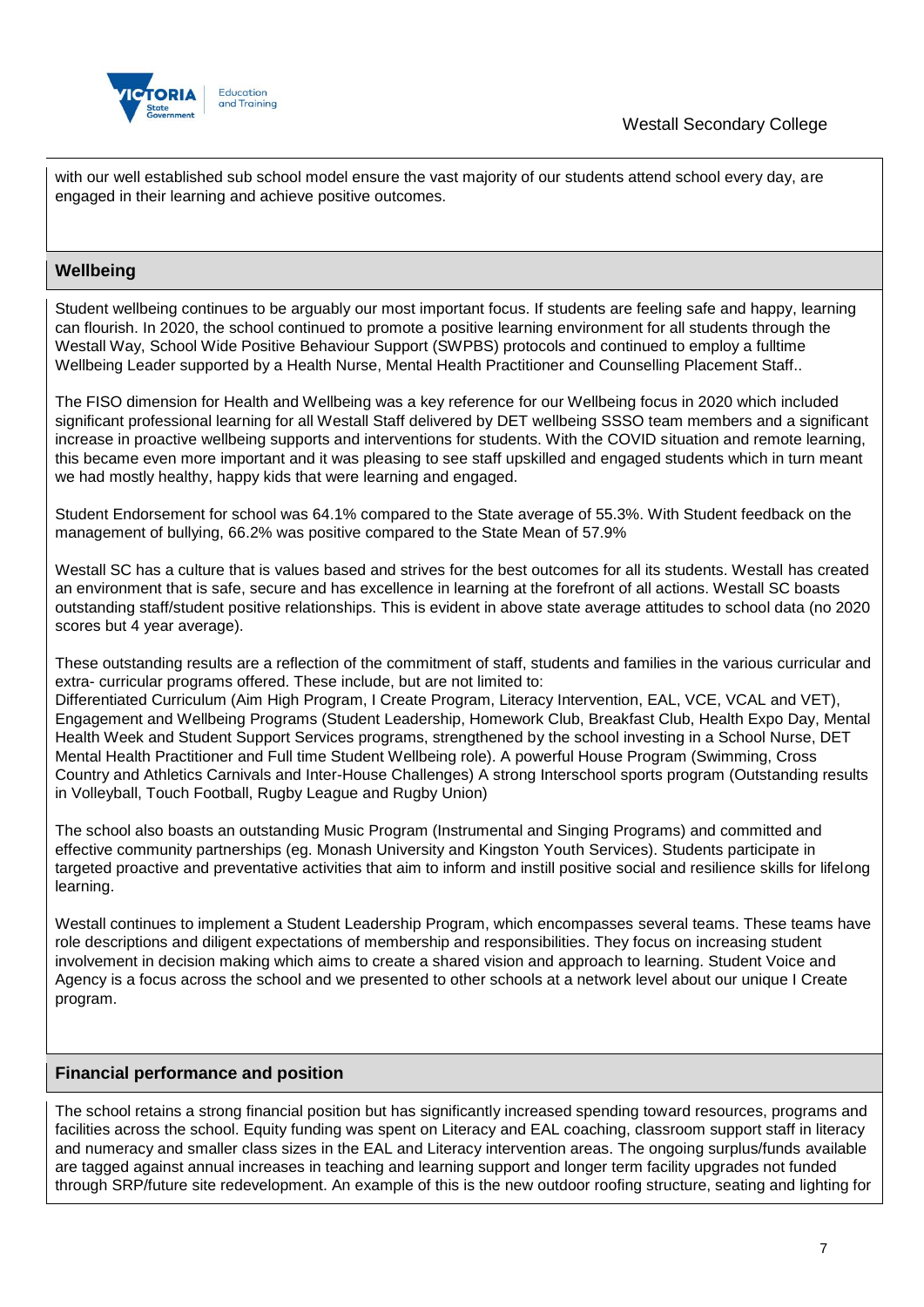

## Westall Secondary College

our outdoor basketball courts. This will become a multi purpose facility that the school can share with community clubs on weeknights and weekends. Planning for this project was completed toward the end of 2020 and it is hoped this new facility will be completed in 2021. Further opportunities to improve our school with surplus funds will also be considered as we move into 2021.

> **For more detailed information regarding our school please visit our website at [https://www.westallsc.vic.edu.au](https://www.westallsc.vic.edu.au/)**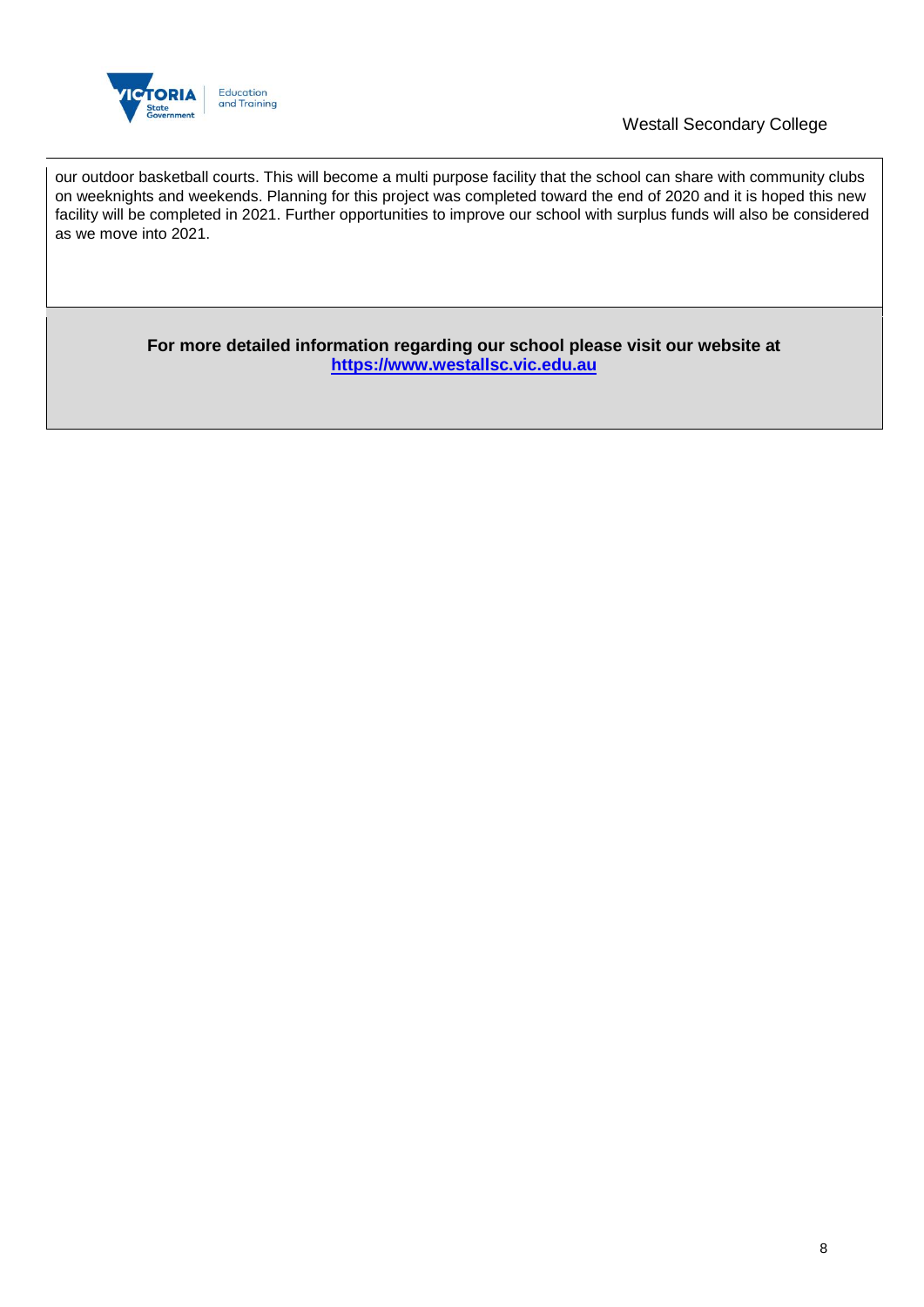

# **Performance Summary**

The Performance Summary for government schools provides an overview of how this school is contributing to the objectives of the Education State and how it compares to other Victorian Government schools.

All schools work in partnership with their school community to improve outcomes for children and young people. Sharing this information with parents and the wider school community helps to support community engagement in student learning, a key priority of the Framework for Improving Student Outcomes.

Refer to the 'How to read the Annual Report' section for help on how to interpret this report.

# SCHOOL PROFILE

### **Enrolment Profile**

A total of 613 students were enrolled at this school in 2020, 311 female and 302 male.

55 percent of students had English as an additional language and NDP percent were Aboriginal or Torres Strait Islander.

### **Overall Socio-Economic Profile**

The overall school's socio-economic profile is based on the school's Student Family Occupation and Education index (SFOE) which takes into account parents' occupations and education.

Possible socio-economic band values are: Low, Low-Medium, Medium and High.

This school's socio-economic band value is: High

### **Parent Satisfaction Summary**

The percent endorsement by parents on their school satisfaction level, as reported in the annual Parent Opinion Survey.

Percent endorsement indicates the percent of positive responses (agree or strongly agree) from parents who responded to the survey.



#### **School Staff Survey**

The percent endorsement by staff on School Climate, as reported in the annual School Staff Survey.

Percent endorsement indicates the percent of positive responses (agree or strongly agree) from staff who responded to the survey. Data is suppressed for schools with three or less respondents to the survey for confidentiality reasons.



Percent endorsement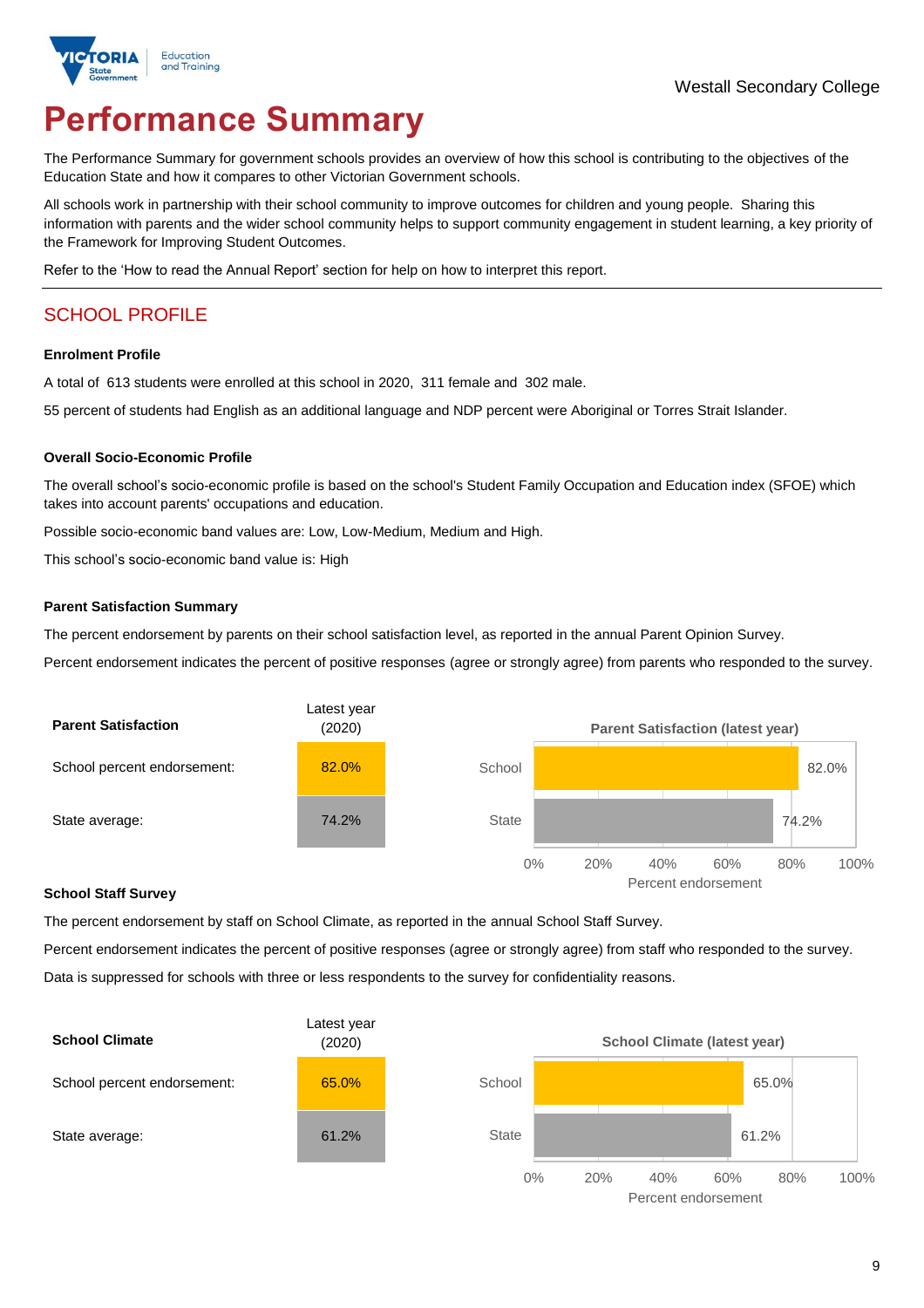

# ACHIEVEMENT

*Key: 'Similar Schools' are a group of Victorian government schools that are like this school, taking into account the school's socioeconomic background of students, the number of non-English speaking students and the size and location of the school.*

### **Teacher Judgement of student achievement**

Percentage of students working at or above age expected standards in English and Mathematics.



### **NAPLAN**

NAPLAN tests were not conducted in 2020.

### **NAPLAN Learning Gain**

NAPLAN learning gain is determined by comparing a student's current year result to the results of all 'similar' Victorian students (i.e. students in all sectors in the same year level who had the same score two years prior).

NAPLAN tests were not conducted in 2020.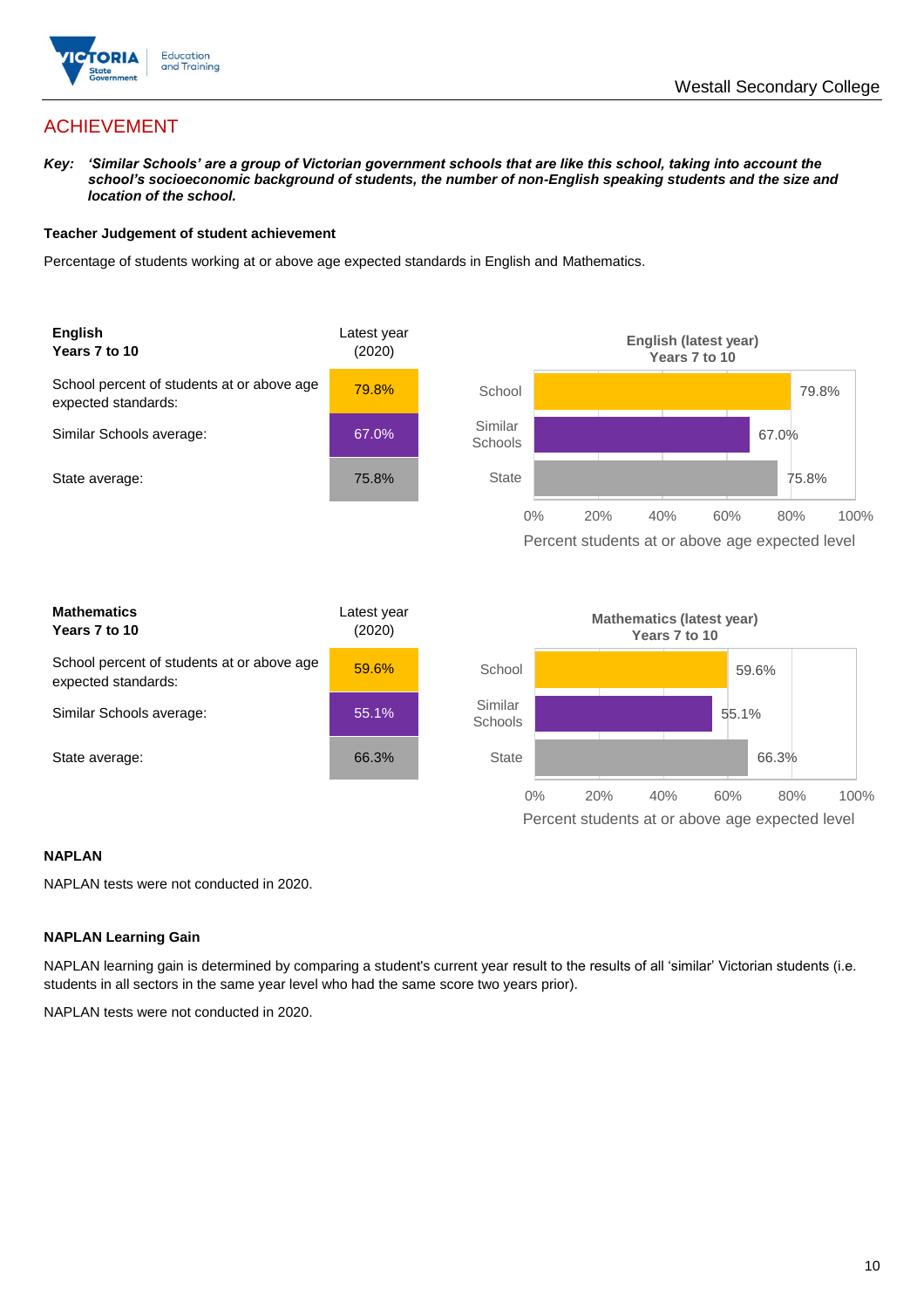

# ACHIEVEMENT (continued)

### **Victorian Certificate of Education (VCE)**

Mean study score from all VCE subjects undertaken by students at this school. This includes all Unit 3 and 4 studies (including those completed in Year 11) and any VCE VET studies awarded a study score.

The maximum student study score is 50 and the state-wide mean (including Government and non-Government schools) is set at 30.



# ENGAGEMENT

*Key: 'Similar Schools' are a group of Victorian government schools that are like this school, taking into account the school's socioeconomic background of students, the number of non-English speaking students and the size and location of the school.*

### **Average Number of Student Absence Days**

Absence from school can impact on students' learning. Common reasons for non-attendance include illness and extended family holidays. Absence and attendance data in 2020 may have been influenced by local processes and procedures adopted in response to remote and flexible learning.



Average number of absence days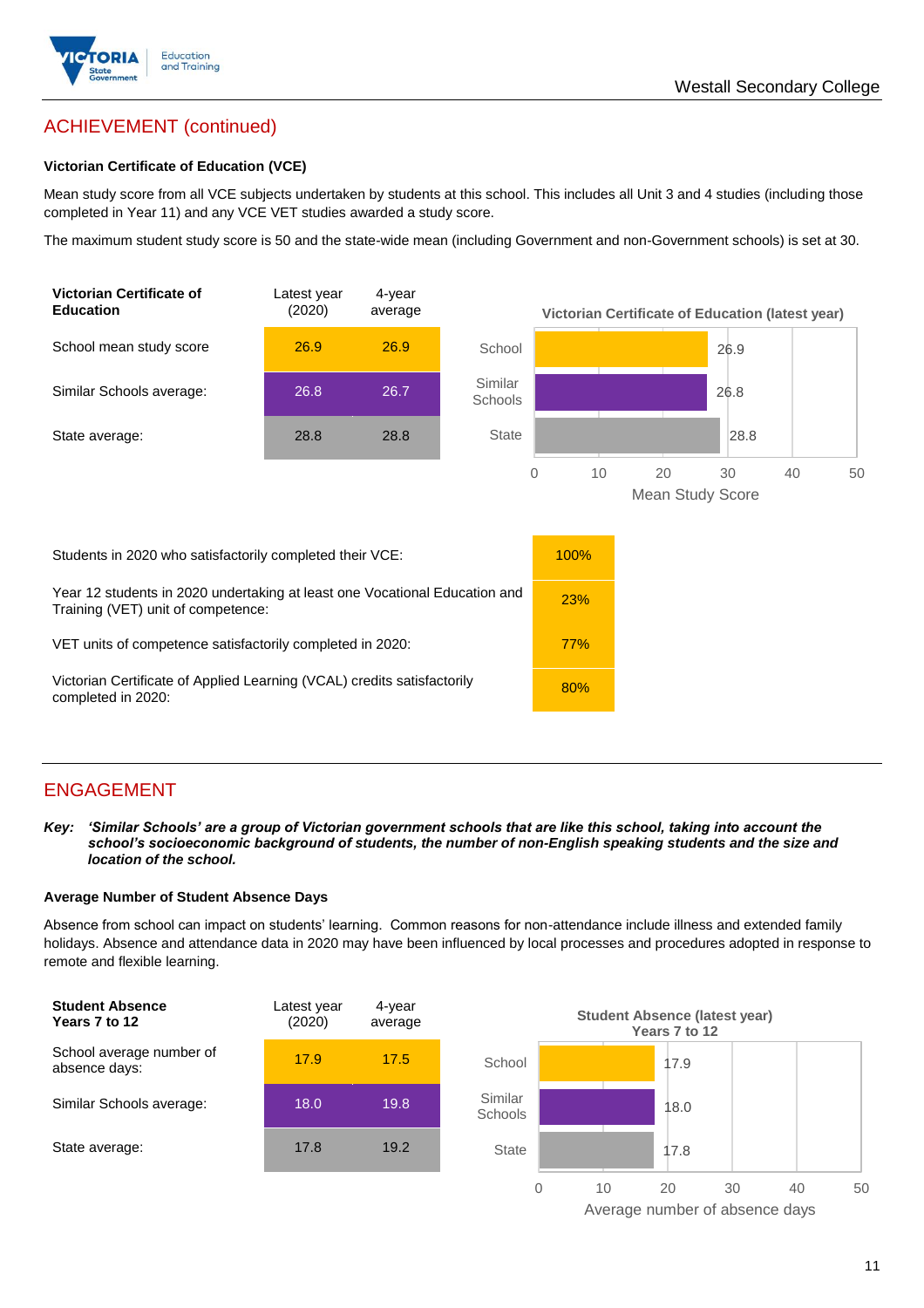

# ENGAGEMENT (continued)

### **Attendance Rate (latest year)**

|                                             | Year <sup>:</sup> | Year 8 | Year 9 | Year 10 | Year 11 | Year 12 |
|---------------------------------------------|-------------------|--------|--------|---------|---------|---------|
| Attendance Rate by year level<br>$(2020)$ : | 92%               | 89%    | 87%    | 90%     | 94%     | 93%     |

### **Student Retention**

Percentage of Year 7 students who remain at the school through to Year 10.



### **Students exiting to further studies or full-time employment**

Percentage of students from Years 10 to 12 going on to further studies or full-time employment.

Note: This measure refers to data from the previous calendar year. Data excludes destinations recorded as 'Unknown'.

| <b>Student Exits</b><br><b>Years 10 to 12</b>                             | Latest year<br>(2019) | 4-year<br>average |                           | <b>Student Exits (latest year)</b> | Years 10 to 12 |     |     |       |
|---------------------------------------------------------------------------|-----------------------|-------------------|---------------------------|------------------------------------|----------------|-----|-----|-------|
| School percent of students to further<br>studies or full-time employment: | 93.3%                 | 92.6%             | School                    |                                    |                |     |     | 93.3% |
| Similar Schools average:                                                  | 91.2%                 | 90.9%             | Similar<br><b>Schools</b> |                                    |                |     |     | 91.2% |
| State average:                                                            | 88.6%                 | 89.1%             | <b>State</b>              |                                    |                |     |     | 88.6% |
|                                                                           |                       |                   | 0%                        | 20%                                | 40%            | 60% | 80% | 100%  |

Percent of students with positive destinations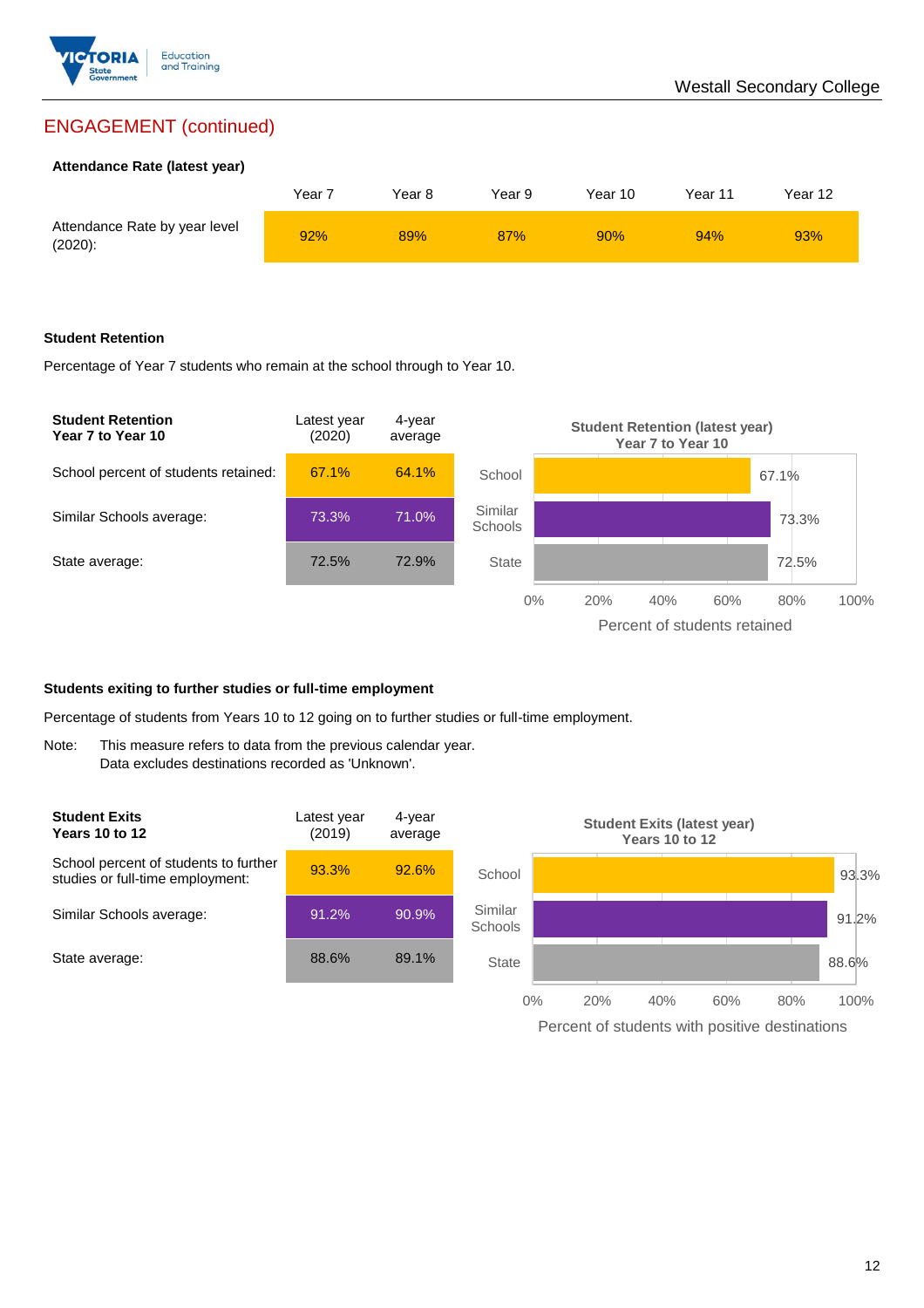

## **WELLBEING**

*Key: 'Similar Schools' are a group of Victorian government schools that are like this school, taking into account the school's socioeconomic background of students, the number of non-English speaking students and the size and location of the school.*

### **Student Attitudes to School – Sense of Connectedness**

The percent endorsement on Sense of Connectedness factor, as reported in the Attitudes to School Survey completed annually by Victorian Government school students, indicates the percent of positive responses (agree or strongly agree).

Schools who participated in the Student Attitudes to School survey in 2020 should refer to the advice provided regarding the consistency of their data.



### **Student Attitudes to School – Management of Bullying**

The percent endorsement on Management of Bullying factor, as reported in the Attitudes to School Survey completed annually by Victorian Government school students, indicates the percent of positive responses (agree or strongly agree).

Schools who participated in the Student Attitudes to School survey in 2020 should refer to the advice provided regarding the consistency of their data.

| Latest year<br>(2020) | 4-year<br>average |  |
|-----------------------|-------------------|--|
| <b>NDA</b>            | 66.2%             |  |
| <b>NDP</b>            | 58.5%             |  |
| 60.3%                 | 57.9%             |  |
|                       |                   |  |

*Due to lower participation rates and differences in collection methodology in 2020, data are often not comparable with previous years or within similar school groups. Care should be taken when interpreting these results.*

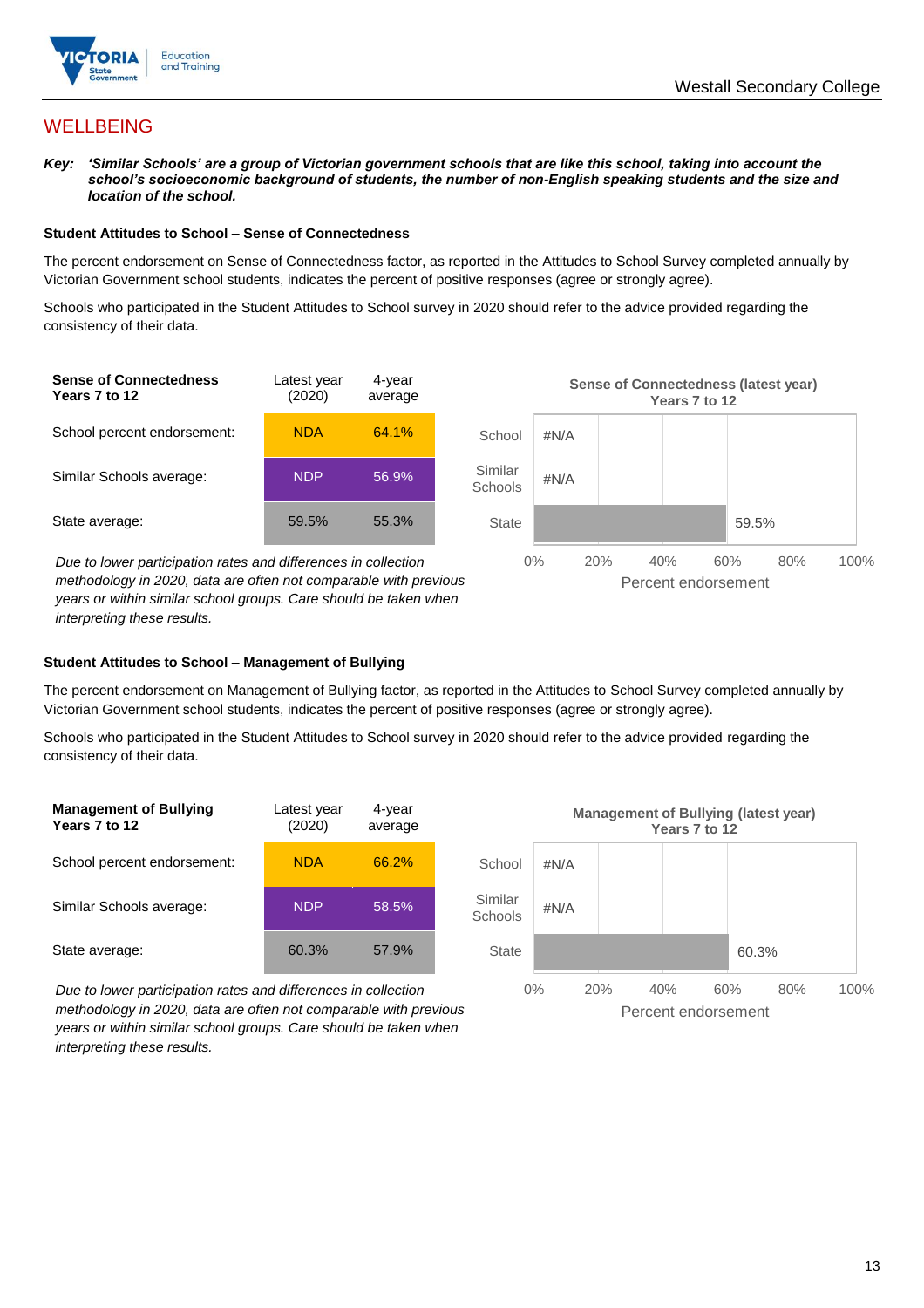

# **Financial Performance and Position**

FINANCIAL PERFORMANCE - OPERATING STATEMENT SUMMARY FOR THE YEAR ENDING 31 DECEMBER, 2020

| <b>Revenue</b>                  | <b>Actual</b> |
|---------------------------------|---------------|
| <b>Student Resource Package</b> | \$6,873,435   |
| Government Provided DET Grants  | \$1,932,806   |
| Government Grants Commonwealth  | \$7,448       |
| Government Grants State         | \$20,491      |
| Revenue Other                   | \$61,521      |
| <b>Locally Raised Funds</b>     | \$226,268     |
| <b>Capital Grants</b>           | <b>NDA</b>    |
| <b>Total Operating Revenue</b>  | \$9,121,970   |

| Equity <sup>1</sup>                                 | <b>Actual</b> |
|-----------------------------------------------------|---------------|
| Equity (Social Disadvantage)                        | \$720,045     |
| Equity (Catch Up)                                   | \$34,409      |
| <b>Transition Funding</b>                           | <b>NDA</b>    |
| Equity (Social Disadvantage - Extraordinary Growth) | <b>NDA</b>    |
| <b>Equity Total</b>                                 | \$754,454     |

| <b>Expenditure</b>                    | <b>Actual</b> |
|---------------------------------------|---------------|
| Student Resource Package <sup>2</sup> | \$7,708,896   |
| Adjustments                           | <b>NDA</b>    |
| <b>Books &amp; Publications</b>       | \$3,087       |
| Camps/Excursions/Activities           | \$84,531      |
| <b>Communication Costs</b>            | \$24,080      |
| Consumables                           | \$211,040     |
| Miscellaneous Expense <sup>3</sup>    | \$102,428     |
| <b>Professional Development</b>       | \$44,462      |
| Equipment/Maintenance/Hire            | \$141,554     |
| <b>Property Services</b>              | \$165,981     |
| Salaries & Allowances <sup>4</sup>    | \$156,875     |
| <b>Support Services</b>               | \$69,835      |
| Trading & Fundraising                 | \$10,551      |
| Motor Vehicle Expenses                | <b>NDA</b>    |
| Travel & Subsistence                  | \$4,656       |
| <b>Utilities</b>                      | \$69,633      |
| <b>Total Operating Expenditure</b>    | \$8,797,609   |
| <b>Net Operating Surplus/-Deficit</b> | \$324,361     |
| <b>Asset Acquisitions</b>             | \$36,214      |

(1) The equity funding reported above is a subset of the overall revenue reported by the school.

(2) Student Resource Package Expenditure figures are as of 02 Mar 2021 and are subject to change during the reconciliation process.

(3) Miscellaneous Expenses include bank charges, administration expenses, insurance and taxation charges.

(4) Salaries and Allowances refers to school-level payroll.